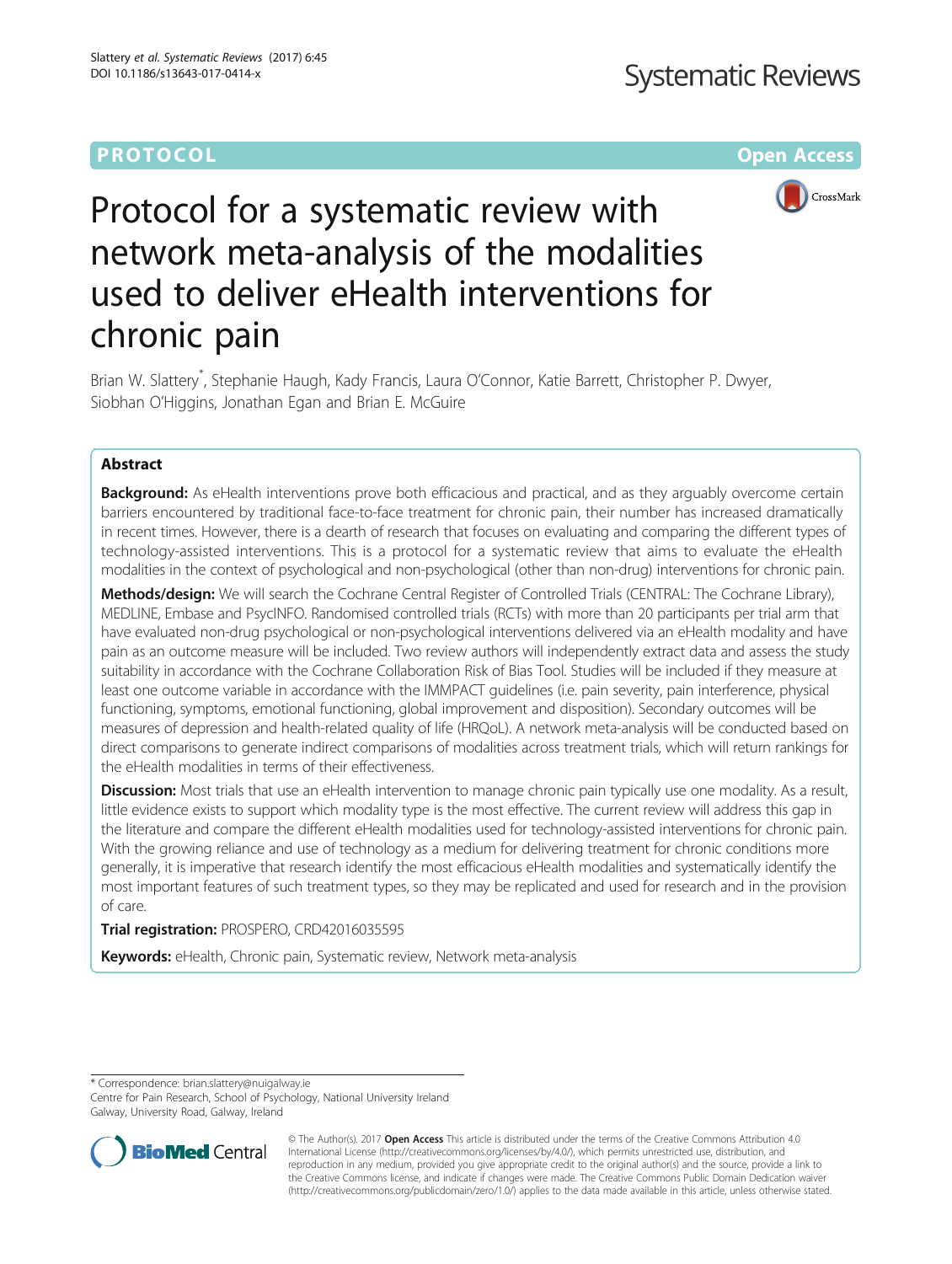# Background

## eHealth

eHealth refers to the deployment of information communication technologies in the healthcare and health research sectors [[1, 2\]](#page-7-0). Technological advancements and the now ubiquitous nature of technology in daily life offer unprecedented options for delivering health-related interventions. In particular, eHealth interventions for chronic long-term health conditions are becoming increasingly popular, as they offer solutions to some of the typical barriers people experience, including, for example, travel and mobility issues, treatment availability, lack of clinicians with adequate expertise, and financial barriers [[3](#page-7-0)–[5\]](#page-7-0). Indeed, as the value of technology in health research is realised and as the exponential growth and sophistication of eHealth modalities continues, researchers are experimenting with an increasing variety of these modalities in an effort to deliver, assist and support treatment interventions for chronic conditions [\[3](#page-7-0), [6](#page-7-0)–[9](#page-7-0)]. Examples of eHealth interventions in health research include online interventions, telephone support [[6](#page-7-0), [10](#page-7-0)–[12](#page-7-0)], interactive voice response (IVR) [[8\]](#page-7-0), virtual reality [[7](#page-7-0)] and mobile phone applications [\[9\]](#page-7-0). Importantly, research has found that these technology-assisted interventions for chronic health conditions are efficacious, and promising results have emerged for eHealth research where chronic pain is the outcome of interest.

#### eHealth and chronic pain

Chronic pain (CP) refers to an unpleasant sensory and emotional experience that relates to actual or potential tissue damage (or described by a person in terms of such damage) that persists for more than 3 months [\[13\]](#page-7-0). CP is a highly prevalent condition and one of the most common causes of long-term disability [[14](#page-7-0)]. Due to these factors, and as the treatment of chronic conditions more generally turns toward self-management [[15](#page-7-0)], there is increasing support for eHealth interventions for chronic pain, as evidenced by their increasing numbers in the research literature. The most common eHealth interventions for chronic pain are Internet-based self-management programmes that typically provide psychotherapeutic content [\[3, 16\]](#page-7-0).

Recently, a systematic review with a meta-analysis was conducted to evaluate the effectiveness of Internetdelivered psychological therapies for chronic pain. Eccleston et al. found that participants with headache conditions experienced reduced pain, and they also identified a moderate effect for participant disability post-treatment [[16](#page-7-0)]. In participants with non-headache conditions, the researchers found that psychological treatments improved pain symptoms post-treatment, disability at post-treatment and at follow-up. In addition, moderate effects for depression and anxiety post-treatment were found. However, in their review, Eccleston et al. note that the majority of included studies were online cognitive behavioural therapy (CBT), and as such, the results cannot be extrapolated to other treatment types or modalities [\[16\]](#page-7-0).

Heapy et al. [[3\]](#page-7-0) have highlighted that technology literature in other health-related research areas is more advanced than it is in the research domain of chronic pain. For example, several reviews with meta-analyses exist examining the effects of different technology-assisted interventions for depression and anxiety (e.g. Newman et al. [\[17\]](#page-7-0), Richards et al. [[18](#page-7-0)]). Moreover, as Heapy et al. [[3\]](#page-7-0) argue that despite the increasing use of different eHealth modalities deployed in chronic pain interventions specifically, most studies and reviews focus on one modality (e.g. Eccleston et al. [[16](#page-7-0)]). As a result, this type of research negates the important contribution of comparing the relative strengths and weaknesses of different modalities. In an effort to address these issues and extend the research on technology-assisted treatments for chronic pain, Heapy et al. conducted a systematic review of the different types of technology-assisted interventions; specifically, they examined the efficacy of telephone, interactive voice response (IVR) and Internet-assisted treatments for chronic pain. From their review, Heapy et al. concluded that telephone, IVR and Internet-based interventions were effective for the treatment of chronic pain.

While Heapy et al. were the first to explore and summarise the scope and efficacy of eHealth treatment modalities for chronic pain, there are limitations in their work. For example, Heapy et al. restricted their review to three forms of technology. Furthermore, their findings were based on a systematic review that included a variety of study types, not just randomised controlled trials, and although effect sizes were calculated, the review was primarily descriptive and the effect sizes could only be used for illustrative purposes, as opposed to being used to quantitatively compare technologies. As a result, and as Heapy et al. conclude, 'current research has yet to find that one of the technology-assisted interventions is superior to the others' [[3\]](#page-7-0). In fact, Heapy et al. argue that future research should directly compare different technology-assisted modalities in an effort to identify the most effective approach for the provision of chronic pain self-management [[3\]](#page-7-0).

#### Why is it important to do this review?

Though there has been a rise in the number of technology-assisted interventions for chronic pain, there is a dearth of research to evaluate the efficacy and relative strengths and weaknesses of these modalities [\[3](#page-7-0)]. From the perspectives of research, healthcare provision and patient well-being, it is extremely important to identify the most effective modality and, in turn, highlight its most efficacious components, such as administrative contact level, therapist contact level, use of automatic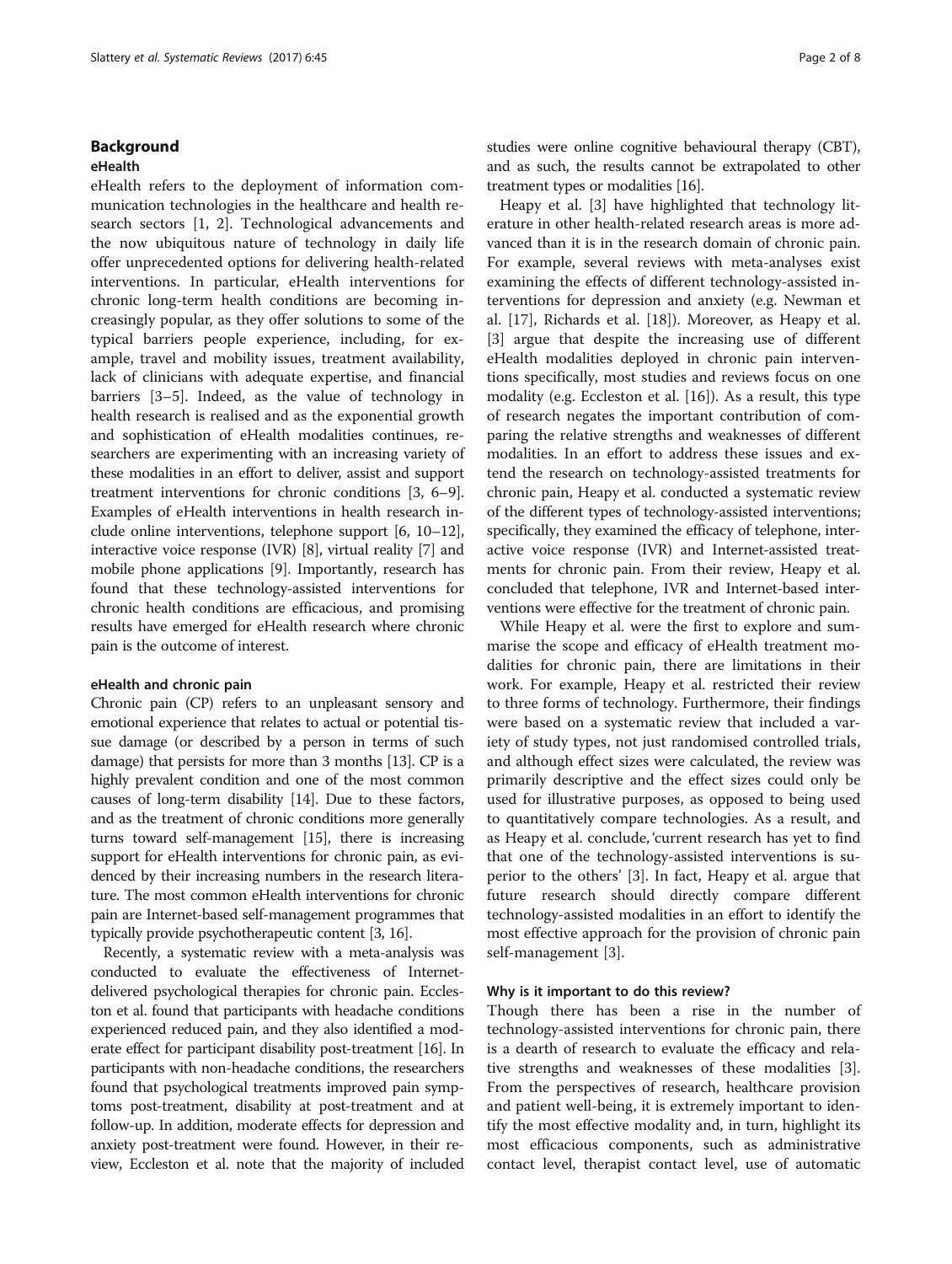feedback and attrition rates, that would inform and improve future eHealth interventions. Therefore, the aim of the current research is to evaluate the efficacy of interventions delivered via eHealth modalities for chronic pain and build upon the research conducted by Eccleston et al. and Heapy et al. [\[3](#page-7-0), [16\]](#page-7-0). Specifically, the current review will combine the robustness of the search strategy from Eccleston's Cochrane review with the research aims of Heapy et al. The current review will further extend their work by using quantitative analysis, namely a network meta-analysis (NMA), to compare and rank the eHealth modalities used for interventions in chronic pain. In the context of a systematic review, an NMA is a statistical technique that enables multiple treatments to be compared using direct and indirect comparisons across trials using a common comparator (see, Jansen et al. [[19\]](#page-7-0), Naci et al. [\[20\]](#page-7-0), for further discussion).

#### **Objective**

The objective of this review is to evaluate and compare the effectiveness of eHealth modalities delivering psychological and non-psychological (other than drug) interventions for chronic pain.

# Methods

#### Criteria for considering studies for this review

This systematic review and NMA will be conducted and reported in accordance with the Preferred Reporting Items for Systematic Reviews and Meta-Analyses (PRISMA) guidelines and the PRISMA Network Meta-Analysis extension statement (see Additional file [1\)](#page-6-0) [\[21, 22](#page-7-0)]. The protocol for this study was registered with the International Prospective Register of Systematic Reviews (PROSPERO) database (registration number: CRD42016035595). In accordance with the PRISMA checklist recommendations, this review will use the PICO process for framing and reporting the review criteria; as such, the participants, interventions, comparisons, outcome(s) and study design of the included studies will be reported.

# Description of details used from Eccleston et al. [[16\]](#page-7-0) and Heapy et al. [[3\]](#page-7-0)

Many of the fundamental decisions taken in planning this review were influenced by two recent systematic reviews in the area of eHealth and chronic pain, namely Eccleston's Cochrane review [\[16](#page-7-0)] and Heapy et al. [\[3](#page-7-0)]. As a Cochrane review, typically considered the gold standard for systematic reviews and in the area of eHealth and chronic pain, the review of Eccleston et al. was an ideal foundation to inform the current research. Specifically, the number of databases and the type of databases chosen for this review were identical to those used by Eccleston et al. The current search strategy is also based on Eccleston's review with the majority of the same search terms used. The review of Eccleston et al. also informed our inclusion and exclusion criteria (for example, only RCTs from peer-reviewed journals will be included) and the additional variables (for example, age and source) that will be extracted from the included studies. In turn, the review of Heapy et al. [[3\]](#page-7-0), which focused on different technological modalities used in chronic pain research, informed the search strategy by providing an outline of the various eHealth modalities to be included.

# Types of studies

This review will include RCTs that compare eHealth interventions for managing chronic pain with treatmentas-usual, enhanced control, waiting list control and/or an active eHealth intervention.

#### Types of participants

Participants must be over 18 years old and living with non-cancer-related chronic pain, which is defined as 'an unpleasant sensory and emotional experience associated with actual or potential tissue damage, or described by the patient in terms of such damage' that persists for a period in excess of 3 months [\[13\]](#page-7-0). As a point of note, similar to previous literature (e.g. Eccleston et al. [\[16](#page-7-0)]), cancer-related pain has not been included in this review. Cancer-related pain, while it may become chronic, is generally differentiated from other forms of chronic pain (e.g. neuropathic and musculoskeletal) in the research literature, as it follows a different disease progression, with different treatment and management programmes.

## Types of interventions

Included studies must deliver the experimental intervention via a technological modality (such as Internet, telephone, interactive voice response or mobile application). Studies must report the effects of the intervention on some form of pain-related outcome to be included. The review will include studies with psychological and nonpsychological interventions (for example, educational programmes, diaries and self-management programmes). Studies that evaluate drug treatments will not be included. Psychological interventions are those that explicitly deliver a psychological component as a treatment (for example, psychotherapy for pain management).

# Types of outcome measures Primary outcomes

Included studies must have pain as an outcome, either as a primary outcome or within a cluster measurement of physical functioning or health-related quality of life. In accordance with the recommendations outlined by IMMPACT [[23](#page-7-0)], which describes the core outcome measures for chronic pain, studies will be included if they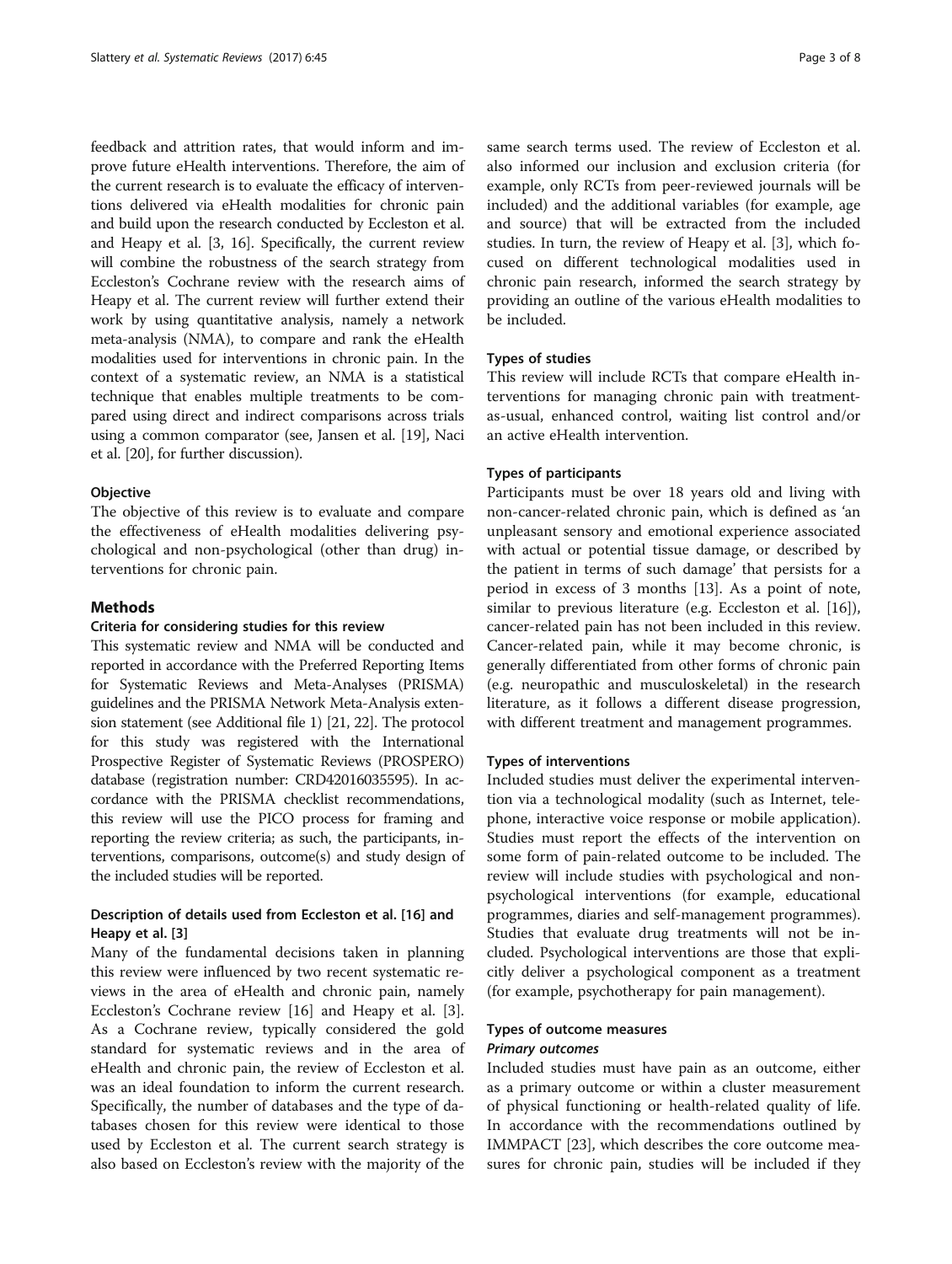provide measures for any of the following variables: pain severity, pain interference, physical functioning, symptoms, emotional functioning, global improvement and disposition.

#### Secondary outcomes

Secondary outcomes will include administered or selfreported scales of depression and measures of healthrelated quality of life.

# Search method for identification of studies

Studies must be full-text journal articles in English, published in peer-reviewed journals and available through a database access or contact with the study authors. Databases will be searched from inception.

# Electronic searches

The following databases will be searched: CENTRAL (Cochrane Library), MEDLINE, Embase and PsycINFO. Search strategies for each database will be the same; however, suitable changes will be made to accommodate the different interfaces. The search strategy is detailed in Additional file [2:](#page-6-0) Table S1.

## Searching other resources

The reference lists of relevant systematic reviews and of included studies will be searched in order to identify additional studies that may be relevant. The metaRegister of controlled trials (mRCT) ([http://www.isrctn.com/page/](http://www.isrctn.com/page/mrct) [mrct\)](http://www.isrctn.com/page/mrct), clinicaltrials.gov [\(www.clinicaltrials.gov](http://www.clinicaltrials.gov/)) and the WHO International Clinical Trials Registry Platform (ICTRP) (apps.who.int/trialsearch/) will also be screened. This review will only include studies that have been published in peer-reviewed journals; as such, unpublished papers, dissertations and ongoing studies will not be incorporated.

# Data collection and analysis Selection of studies

Studies that are identified by our search strategy will be managed using Endnote X7 [\[24](#page-7-0)]. Members of the research team will initially screen titles and abstracts to search for any duplicate studies. Members of the research team will then screen for any studies that are not relevant and will exclude them into a global exclusion folder. Two reviewers will screen 10% of the papers in duplicate to ensure consistency. Where authors disagree on the relevance of a paper, a conservative approach will be taken and the paper will be included in the detailed screening. At this stage, any remaining non-English language papers will be excluded. Two review authors (SH and KF) will independently screen the remaining titles, abstracts and, where necessary, full papers for inclusion in agreement with the exclusion criteria. Papers that do

not satisfy the criteria will be systematically and sequentially excluded via the exclusion categories; the reason for exclusion will be recorded. Any disagreements between the reviewers will be resolved by discussion and where a decision cannot be reached, a third reviewer (BS) will mediate. A flow chart will be created to graphically depict the inclusion and exclusion of studies from the initial search to those that satisfy all criteria and will be included in the review.

## Data extraction and management

Two review authors will independently extract data into a pre-prepared data extraction excel sheet, which will be piloted on a sample of three studies and amended if required before data extraction proper. Authors will be contacted to retrieve any missing data.

- A brief note of the study design and the assessment time points
- Participants: number of participants at pre- and post-intervention, sex, mean age, source (recruitment), diagnosis and mean years of pain
- Interventions and a brief description of the modules included
- The primary measure used to record for each outcome
- Means and standard deviations of each outcome measure will be extracted at post-intervention for all treatment groups

The reviewers will also extract information on the level of contact that the participant has with therapists/ researchers.

# Classification of arms

The arms of each study will be classified as either psychological or non-psychological (for example, CBT as psychological and a pain diary as non-psychological). This classification will be completed separately by researchers SH and KF and then discussed to resolve any differences in conjunction with BS. Each arm will then be classified as a modality; this will refer to the main eHealth delivery used within the study (for example, an intervention delivered primarily online would be classed as an Internet modality). There is space available for a psychological and non-psychological arm within each modality (for example, psychological Internet and nonpsychological Internet). This is an unusual network where interventions typically compared will be pooled together if delivered by the same modality (for example, CBT and acceptance and commitment therapy). The arms will then be used to create a network diagram in order to graphically depict the evidence.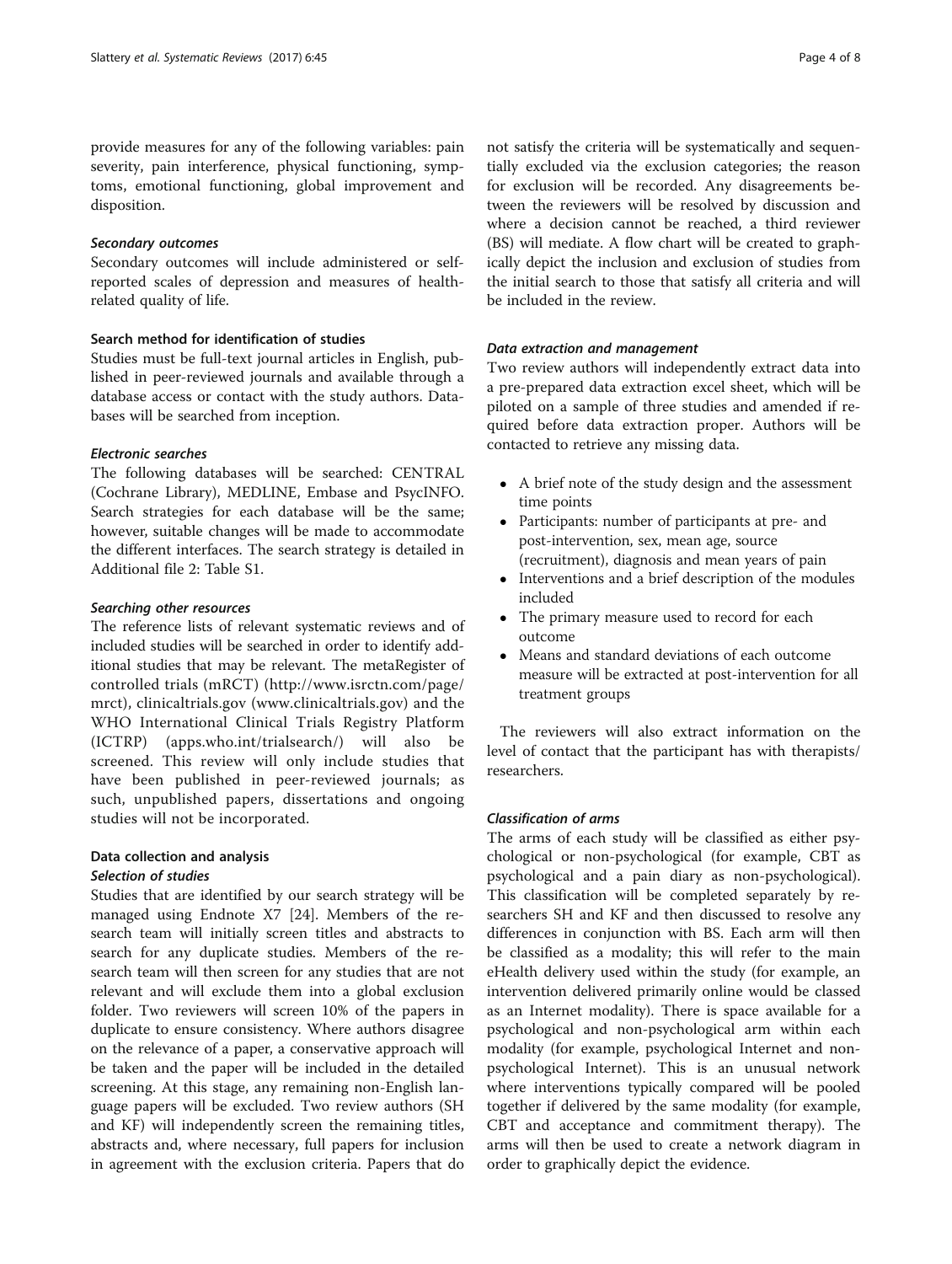# Geometry of the network

The network diagram will graphically depict the available evidence and give an indication of the volume of evidence behind each comparison. It also gives a visual representation of the possible comparisons where any two modalities can be compared as long as both are connected to the network.

# Assessment of risk of bias in included studies

In line with Eccleston et al. [\[16\]](#page-7-0), this review will assess the risk of bias using the Cochrane Collaboration Risk of Bias tool where they are classified as being of low, high or an unclear risk of bias based on the following six domains:

Random sequence generation bias: This examines how the studies generated a random sequence. If studies state that they used an online randomiser, coin tossing, random number table etc., then they are considered to be of low risk, studies that described a non-random component are considered to be high risk.

Allocation concealment: This domain determines whether allocation was adequately concealed from participants and investigators. Studies that used central allocation, sequentially numbered opaque sealed envelopes etc. are of low risk, while those that used an open random allocation schedule, date of birth, rotation etc. are considered to be of high risk.

Blinding of participants, personnel and outcome assessors: This domain covers both performance and detection bias. Studies where the reviewer felt the outcome measure was not likely to be influenced by a lack of blinding, blinding of key personnel etc. return a low risk of bias. While studies where there was no blinding, incomplete blinding or it is likely that blinding could have been broken are all considered to be at high risk.

Incomplete outcome data: Assessing whether attrition or the reporting of attrition leads to bias. If studies have no missing data, missing outcome data is balanced across intervention groups, if they have been properly imputed etc., then there is a low risk of bias; if there is a reason to be related to the true outcome, inappropriate application of imputation methods etc., then a high risk of bias is reported.

Selective reporting bias: If results for all relevant/prestated outcomes were reported, then the study is at low risk; if results are not reported or results are given for outcomes that were not pre-specified, then the study is at a high risk of bias. The tool suggests that most

studies will be of unclear risk due to insufficient information.

Additional sources of bias: Assessed to determine whether any problems with the study could cause additional bias. If free of other sources, then it is considered low risk; if there is at least one important risk of bias (e.g. has an extreme baseline imbalance), it is at a high risk.

Eccleston's review focused on psychological interventions and, therefore, only examined whether outcome assessors were blinded, as it was impossible to blind participants/personnel to the intervention [[16\]](#page-7-0). This study will include non-psychological interventions; therefore, the blinding of participants and personnel as well as outcome assessors will be considered where necessary. It is anticipated that all studies included in Eccleston's Cochrane review will satisfy the criteria for this study; therefore, bias will not be reassessed for those studies. However, reviewers will assess bias for three of their included studies to ensure that our assessment of bias is comparable. Bias of any additional studies will then be assessed independently by two researchers (BS and SH).

#### Summary measures

This review will use Stata 13 and WinBUGS 1.4 for all analyses [\[25](#page-7-0), [26\]](#page-7-0). For continuous data, mean differences between groups and 95% confidence intervals will be reported. Where comparable outcomes are measured using different tools, standardised mean differences (SMDs) will be calculated and reported with their 95% confidence intervals. If no standard deviations are reported, we will attempt to calculate them from the available standard errors or confidence intervals. Additional summary measures, such as treatment rankings and the surface under the cumulative ranking curve, will be reported.

# Planned methods of analysis

The purpose of this review is to generate comparisons between modalities with a view of determining which modality more effectively delivers psychological and non-psychological interventions for chronic pain. As such, studies will be pooled across a variety of interventions if the measured outcomes are comparable and the data is available.

Exploratory analysis (pairwise meta-analyses) If comparable data is available, pairwise meta-analyses of each modality will be run as an exploratory analysis in order to explore the data. Given that significant heterogeneity is expected, a random effects model will be used. The meta-analyses will be conducted using Stata 13. Forrest plots will also be created to graphically depict the individual and pooled effect sizes.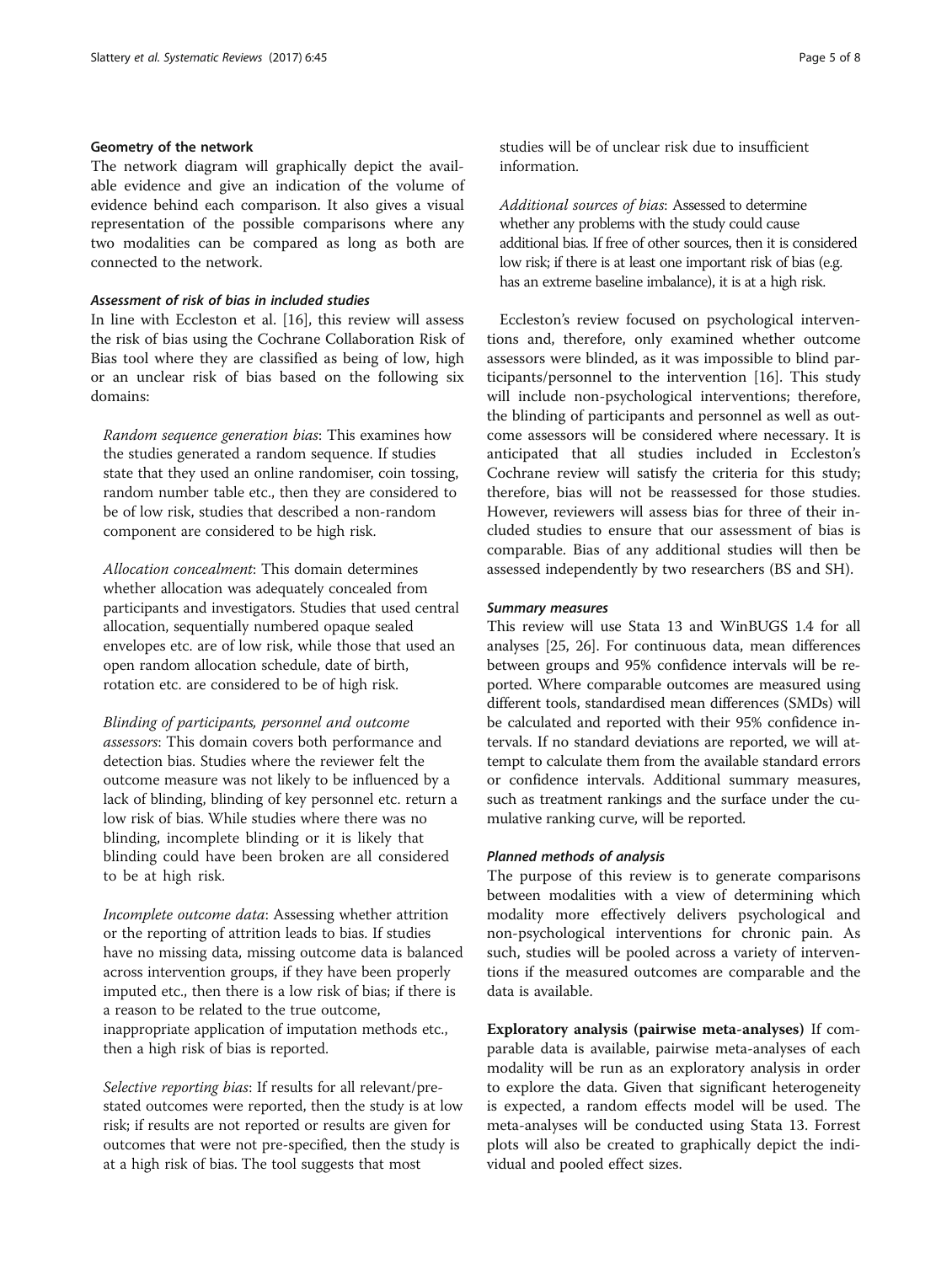Network meta-analysis A pairwise meta-analysis is used to combine several comparisons of the same two interventions (e.g. A and B). The basis of NMA is the inclusion of a third intervention (e.g. C), which has been compared to at least one of the other treatments. A NMA assumes that given the knowledge of the estimate of interventions A versus B and interventions B versus C, it is possible to deduce information about the relationship between interventions A and C. Specifically, NMA modelling accepts that estimate of A versus C is equal to the difference between A versus B and B versus C.

Based on this principle, a NMA random effects model based on the SMD will be generated in WinBUGS 14. The model will include all modalities for which there is available data. The model will be based on a Bayesian framework, and vague priors will be used to ensure that results would be as close as possible to findings obtained from a frequentist approach. This will be implemented by setting the distributions with a very broad precision. The NMA will generate pairwise comparisons between all modalities and rankings of the modalities and will assess the probability that each modality is the best.

There are both benefits and risks to this form of analysis. With randomised controlled trials becoming more popular [[16\]](#page-7-0) and head-to-head trials being atypical, it is important to be able to create these comparisons. The increasing use of this analysis within psychological and, particularly, eHealth research will impact on the synthesising of research and will allow new inferences to be drawn. NMA allows for the comparison of interventions that have not previously been compared and generates comparisons between all modalities. It allows for the generation of probability statements (for example, treatment A is the best), which are needed by decisionmakers. However, while the use of NMA is promising, it has also been considered somewhat controversial [\[27](#page-7-0)]. The assumptions that underlie the model, the issues with inconsistency and the observational nature of indirect comparisons all fuel certain misgivings. However, when appropriately and conservatively employed as a tool to foster new research and medical decisions in a particular direction, they have an extremely beneficial and influential application.

# Assessment of inconsistency Statistical heterogeneity and inconsistency

Given that this review will classify studies by the modalities used to deliver the interventions, substantial heterogeneity is anticipated. Statistical heterogeneity will be assessed using the  $I^2$  statistic, which calculates the percentage of variability that is due to heterogeneity rather than chance, and Tau<sup>2</sup>, an estimate of the between-study variance in a random effects meta-analysis. The Cochrane Handbook suggests that an  $I^2$  value of less

than 40% is a non-significant amount of heterogeneity; a value of between 30 and 60% represents moderate heterogeneity, a value of between 50 and 90% suggests substantial heterogeneity and an  $I^2$  value of between 75 and 100% represents considerable heterogeneity. A  $T^2$  value of greater than 1 indicates substantial heterogeneity. Heterogeneity will be assessed by Stata as part of the exploratory pairwise meta-analysis and WinBUGS as part of the NMA.

The underlying assumption of a NMA is consistency of the data used in the analysis. If the network contains a closed loop, a formal test of consistency will be conducted. If the assumption is upheld, it indicates that the treatment effect from direct evidence is consistent with the treatment effect from indirect evidence [[28\]](#page-7-0). If the network is star-shaped, then inconsistency cannot exist.

#### Risk of bias across studies

As part of the exploratory analysis, funnel plots of the main outcomes within each modality will be created using Stata 13 [[25\]](#page-7-0). These plots will be assessed for symmetry to determine if publication bias is present. The Egger test, a significance test which investigates whether the study size is related to the study estimate, will also be conducted using Stata 13 [\[25\]](#page-7-0). This will be used to assess publication bias for continuous outcomes.

#### Additional analyses

The primary focus of the addition of study-level covariates is to reduce heterogeneity; by allowing the NMA to take account of additional information, the differences between the studies in each modality can be minimised. Each covariate, age, gender, mean years in pain, contact, diagnosis, intervention etc. will be added individually to the model. The fitting of the model will be assessed by investigating the reduction in deviance information criterion (DIC). Covariates that reduce the DIC by at least 5 points will be considered to add strength to the model. All available covariates will be added individually to the model, and on each occasion, the covariate that caused the greatest reduction will be added to the model. This process will be continued until all suitable covariates are added. The meta-regression NMA will also return information on each of the added covariates (e.g. whether the investigated modalities are more effective for males or females, for older or young patients etc.).

#### Sensitivity analysis: model

The model created using WinBUGS 1.4 requires initial values to give the simulation a starting point. The influence of these initial values is lost during the burn-in phase. In order to ensure that all influence is lost, sensitivity analyses will be run using additional initial values. They will also be conducted with a different length of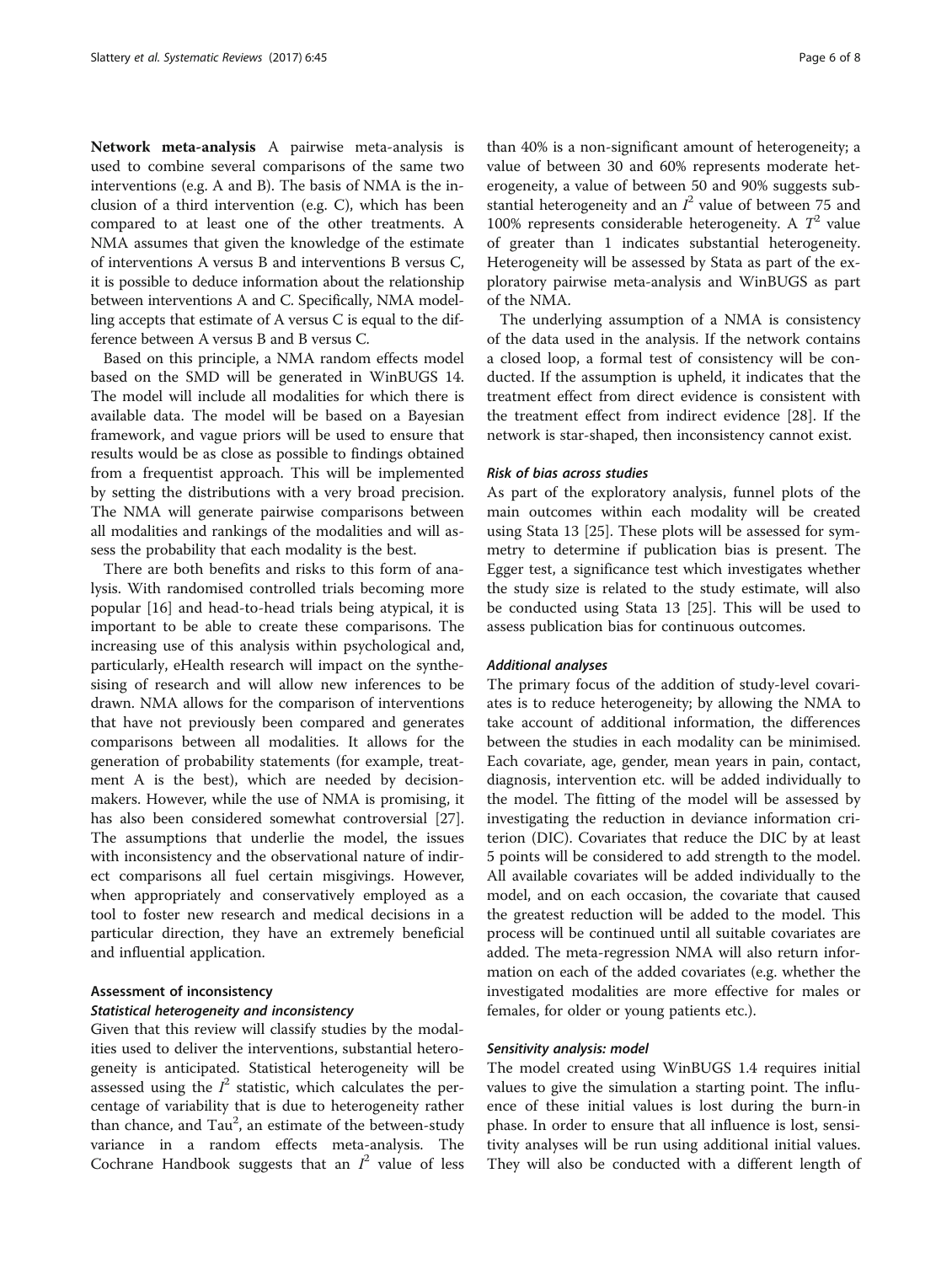<span id="page-6-0"></span>burn-in (i.e. from 10,000 to 100,000 simulations) to ensure that the burn-in was adequate. A further sensitivity analysis will be run to assess whether the priors used were truly uninformative. This will be assessed by testing other priors and determining whether the SMD was affected (e.g. gamma prior). Additionally, the model will be run to two chains in order to assess whether the model has converged, and this will be determined by assessing the history plots produced by WinBUGS; if the plot shows tight iterations, it implies that there is no evidence of non-convergence. If non-convergence is evident, the model will be run with an increased number of samples until non-convergence is no longer evident.

#### Sensitivity analysis: trial quality

The influence of studies that are at a high risk of bias will be investigated by removing them from the exploratory pairwise meta-analysis one at a time. If they are considered to have had undue influence over the synthesised effect estimate (i.e. there is a significant change in the estimate), they will be removed from further analysis. The influence of lower quality studies will only be taken into account for the primary outcome.

# Discussion

#### Contribution to literature

There has been an increase in the number and types of eHealth interventions for chronic pain. To date, there is no clear indication as to which eHealth modality is the most effective or to what extent the modality type itself has an impact on the success of an intervention for chronic pain. The proposed review will address this gap in the literature.

The research will extend the review of Heapy et al. on technology-assisted chronic pain interventions by (a) incorporating the Cochrane review search strategy from Eccleston et al. with the search strategy of Heapy et al., (b) not restricting the eHealth modalities included in the review and (c) quantitatively comparing these different eHealth modalities to identify the most efficacious. Specifically, the NMA will return rankings of modalities, which will determine which modality supports the most and least effective interventions. Such information will be an important guide for researchers, as they choose which modality to deploy in the context of delivering an intervention via technology for chronic pain. In particular, the rankings for modalities will provide pragmatic support for choosing certain modalities over others. For instance, if one modality is found to be extremely efficacious but happens to be the most costly, it might not be feasible for researchers to use this option; therefore, it would be important to know which of the cheaper modalities is the next most effective. Moreover, the narrative analysis will complement the NMA in comparing

each eHealth modality, by exploring in more nuanced detail the reasons for the NMA results. It will examine factors, such as methodological issues, therapist contact level and participant attrition rates, for example, that will provide important insight into the strengths and weaknesses of each eHealth modality, in the context of chronic pain research.

## Limitations

In this study, there is an expectation of considerable heterogeneity; the interventions will be grouped by the modality by which they were delivered rather than the intervention that they provide. While the study will attempt to limit this through the addition of study-level covariates, any remaining heterogeneity casts doubt on the accuracy of estimates. Technically, as long as there is at least one study based on a particular modality, it can be included in the network. There will, however, be increased imprecision surrounding the effect estimate, as demonstrated by widening credible intervals. Some of the modalities included in this study have had little exploration which may impact the accuracy of their generated results.

#### Implications of the review

To our knowledge, no previous review has conducted a NMA on eHealth modalities used to deliver interventions for chronic pain. This review will provide a clear direction for future research in the area of eHealth interventions for chronic pain.

# Additional files

[Additional file 1:](dx.doi.org/10.1186/s13643-017-0414-x) The PRISMA extension statement for reporting of systematic reviews incorporating network meta-analyses of health care interventions (PRISMA NMA) checklist. Description of data: criteria required to satisfy PRISMA guidelines for systematic review and NMA. (DOCX 162 kb)

[Additional file 2:](dx.doi.org/10.1186/s13643-017-0414-x) Details of search strategy. Search terms for systematic review. (DOCX 12 kb)

#### Abbreviations

CP: Chronic pain; DIC: Deviance information criterion; HRQoL: Health-related quality of life; IVR: Interactive voice response; NMA: Network meta-analysis; PRISMA NMA: The PRISMA extension statement for reporting of systematic reviews incorporating network meta-analyses of health care interventions; PRISMA: Preferred Reporting Items for Systematic Reviews and Meta-Analyses; PROSPERO: Prospective Register of Systematic Reviews; RCT: Randomised control trial; SMD: Standardised mean difference

#### Acknowledgements

We acknowledge the work of the original authors whose studies we have used to complete this review.

#### Funding

This work is supported by the Irish Health Research Board Research Leaders Award, grant reference (Brian McGuire, RLA/2013).